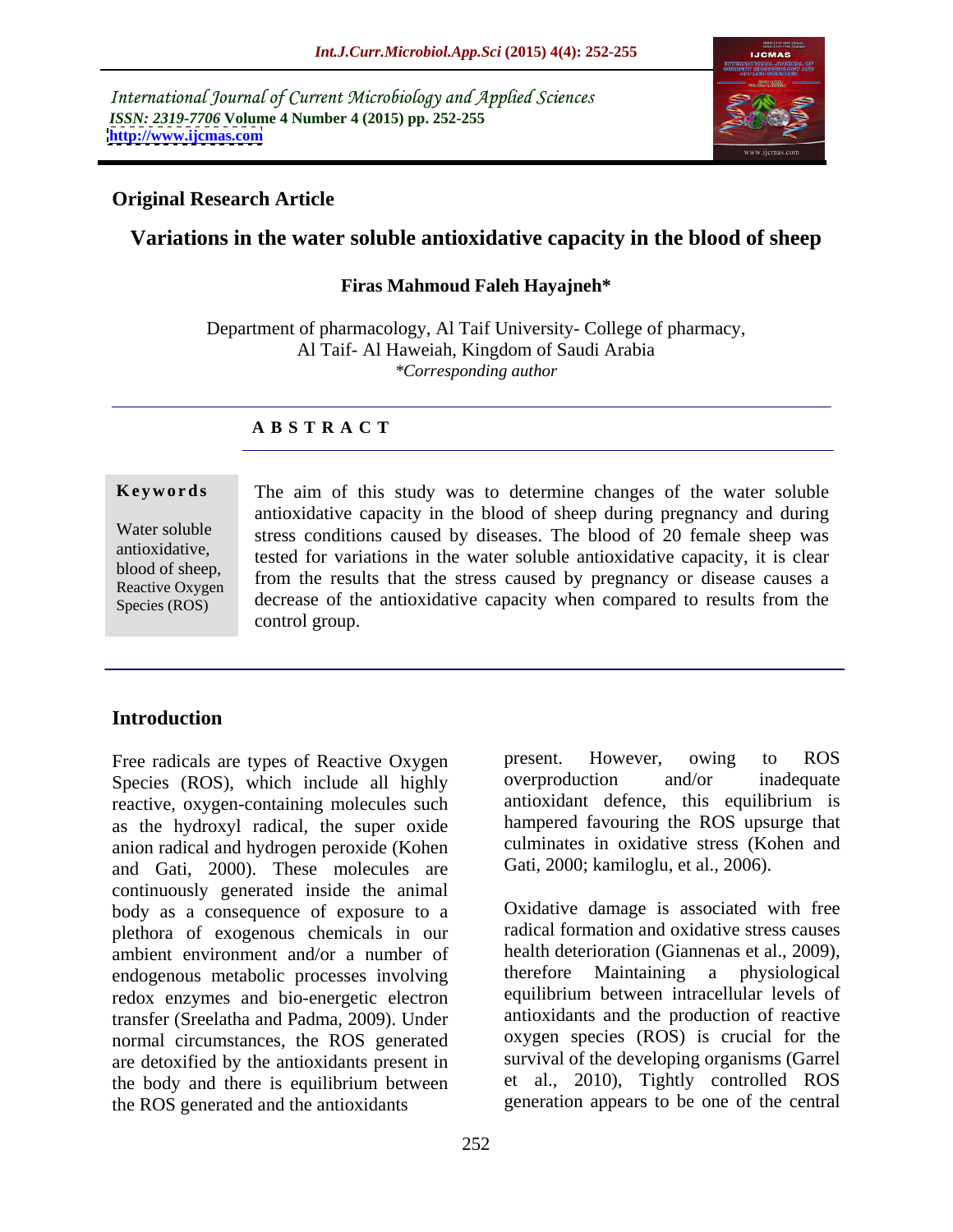elements in the mechanisms involved in cell function, growth, differentiation and death

Recent studies suggest that free radicals Reactive oxygen species are chemically reactive molecules containing oxygen. Antioxidants help to defend the body against free radicals, whereas Antioxidants help to defend the body against free radicals. **Result and Discussion** (Puppel et al., 2013).

The diseased blood samples were taken from According to the data of (Esmaeilnejada et Taif region, the samples were taken

The experiment was carried out on 20 organisms and decreased immunity animals (females), 5 females were pregnant, 10 were suffering from different diseases (7 showing signs of pneumonia, diagnosis was done by the veterinarian in the clinic of the ministry of agriculture in Taif city), 5 control animals.

### **Analytical procedures**

(Valko et al. 2007). Water soluble antioxidant capacity content have been implicated in the development of OxiSelect<sup>TM</sup> TAC Assay Kit measures the over 100 diseases affecting all major organs. total antioxidant capacity within a sample. was measured spectrophotometrically using a kit from cell biolabs, Cell Biolabs Samples are compared to a known concentration of uric acid standard within a 96-well microtiter plate format.

# **Result and Discussion**

The use of specific nutrients such as vitamin difference between the diseased, pregnant A and  $\beta$ -carotene to prevent reproductive and the control groups. Animals under failure and to protect tissues against the disease stress have lower water soluble oxidative stress that occurs during antioxidant capacity (ACW) values, this steroidogenesis has received much attention result agrees with the results shown by (de recently. It has been suggested that vitamin forge et al., 1993). Pregnant sheep show  $A$  and  $\beta$ -carotene, as antioxidants, may play lower antioxidant activity due to pregnancy a major role in the protection against the stress, the same results for pregnant dairy reactive oxygen species (ROS) (Haliloglu Et cattle blood samples were shown by al., 2002). (Hayajneh, 2014),(Fürll et al., 2003) showed **Materials and Methods** capacity in pregnant ewes. It is clear that there is a significant similar results of reduced antioxidant

the clinic Taif region with the help of the al., 2013) sheep infected with Babesiaovis responsible veterinarian in the ministry of parasite have lower antioxidant capacity agriculture, the pregnant and control group than control groups. Ascorbic acid level, blood samples were taken from farms in which is a water soluble antioxidant transported and kept until the testing time inappetence and especially decreased the according to the analytical procedure. intake of proteins, consequently the immune **Animals** 2000) Ascorbic acid deficiency can often cases of internal parasites, 3 cases were ascorbic acid, the demand on ascorbic acid decreased in infectious diseases because of system will be depressed (Egbenwiyiet al., result in impaired resistance to infectious organisms and decreased immunity status(Hemingway, 1991; Seifi, 1996) because of increased tissue utilization of increases (Hayajneh, 2014).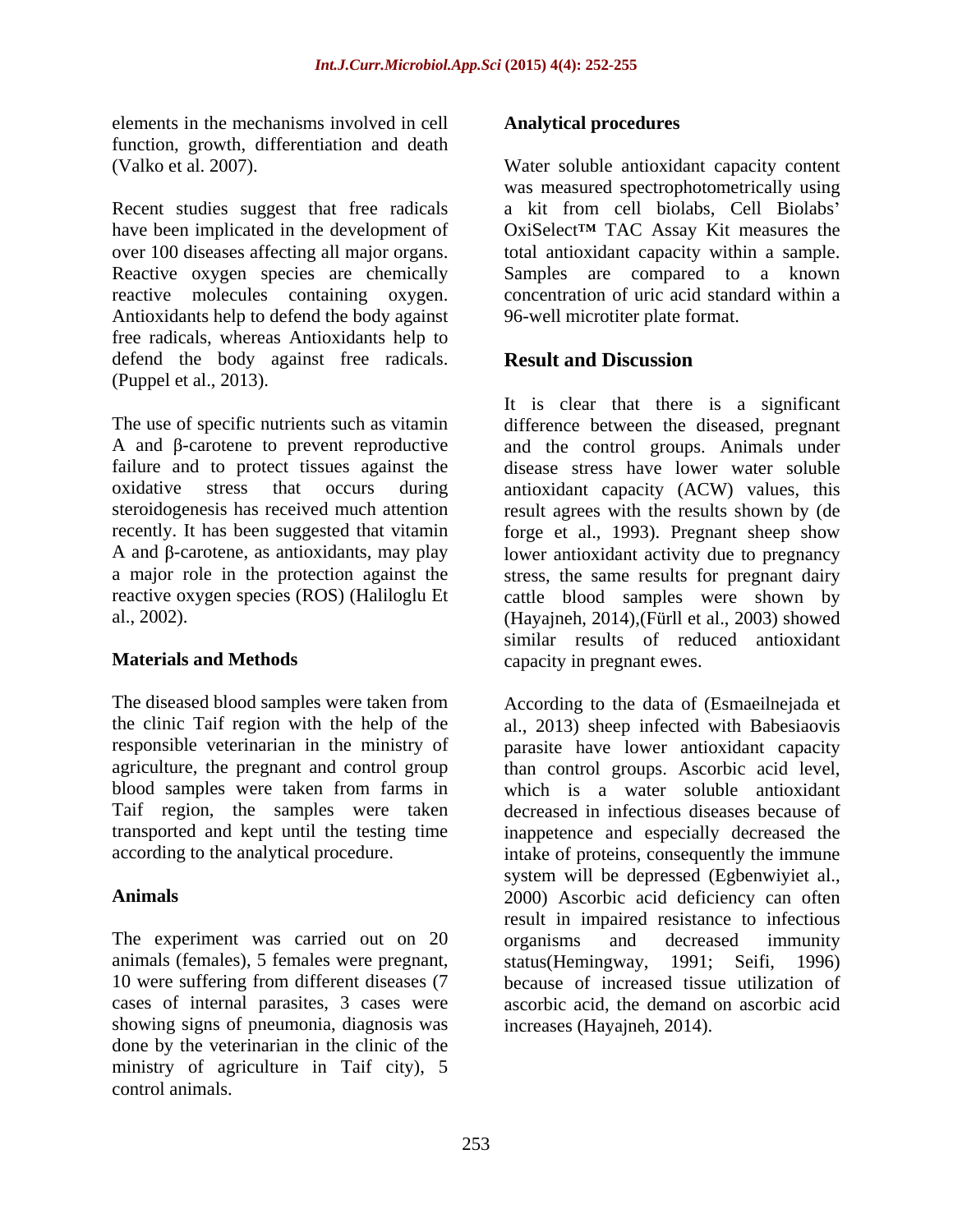1: internal parasites; 2:chronic pneumonia

- during breeding and periparturient,  $2006$
- Haliloglu S., Baspinar N., Serpek B., Erdem carotene levels in plasma, corpus
- Giannenas, I., Pappas, I. I. S., Mavridis, S., chickens supplemented with dried their diet. Poultry Science, 89, 303-
- Kohen, R. and Gati, I. (2000). Skin low molecular weight antioxidants and stress. Toxicology, 148, 149-157.
- Phenolic Content of Moringaoleifera
- **References** and **References References References References References References References References References References References References References References References Reference** Nadidenabilkamiloglu, ebrubeytut and mesutaksakal, alteration in peroxidation of sheep previously antioxidant status and lipid treated with vitamin a and  $\beta$ -carotene peroxidation of sheep previously during breeding and periparturient, *s* treated with vitamin a and β-carotene *bull vet instpulawy* 50, 171-177, Nadidenabilkamiloglu, ebrubeytut and mesutaksakal, alteration in antioxidant status and lipid *2006*
	- *bull vet instpulawy 50, 171-177,*  Ruiz de Gordoa J.C., Bu stamante M., Arran *2006* z J., Virto M., Barrón L.J.R., Beltrán H., Bulut Z.: vitamin A and β-<br>
	E., Nájera A.I., Ruiz R., Albisu M., luteum and follicular fluid of cyclic N. I n crease i n watersol u bl e total and pregnant cattle. Reprod Dom Anim 2002, 37, 96-99. **k** as a result of increased grazing Kontopidis, G., Skoufos, J. and M.D. (ed.), Ben Salem H. (ed.), Kyriazakis, I. (2009). Performance Moran d-Feh r P. (ed.). Challenging and antioxidant status of broiler strategies to promote the sheep and mushrooms (Agaricusbisporus) in context. Zaragoza : CIHEAM / CSIC 311. . p. 2 67 -2 7 1 (Option s de Heredia I., Amores G., Abilleira E., Nájera A.I., Ruiz R., Albisu M., Pérez-Elorton do F.J., Man dalu n iz N. I n crease i n watersol u bl e total an tioxidan t capacity of sheep' s mi l time. In : Ran illa M.J. (ed.), Carro M.D . (ed.), Ben Salem H. (ed.), goat sector in the current global context. Zaragoza : CIHEAM / CSIC / Un iversidad de León / FAO, 2 011 Méditerranéen n es :Série A. SéminairesMéditerranéen s; n . 9 9 ).
- their role in aging and in oxidative Kamila Puppel, Teresa Nałęcz-Tarwacka, Sreelatha, S. and Padma, P. R. (2009). MarcinGolebiewski and Marta Antioxidant Activity and Total Kordyasz, Effect of different fat Leaves in Two Stages of Maturity. The capacity of cow's milk, Plant Foods and Human Nutrition, ArchivTierzucht 56 (2013) 17, 178-64, 303-311. BeataKuczyńska, MarcinGołębiewski and Marta supplements on the antioxidant capacity of cow's milk, 190.